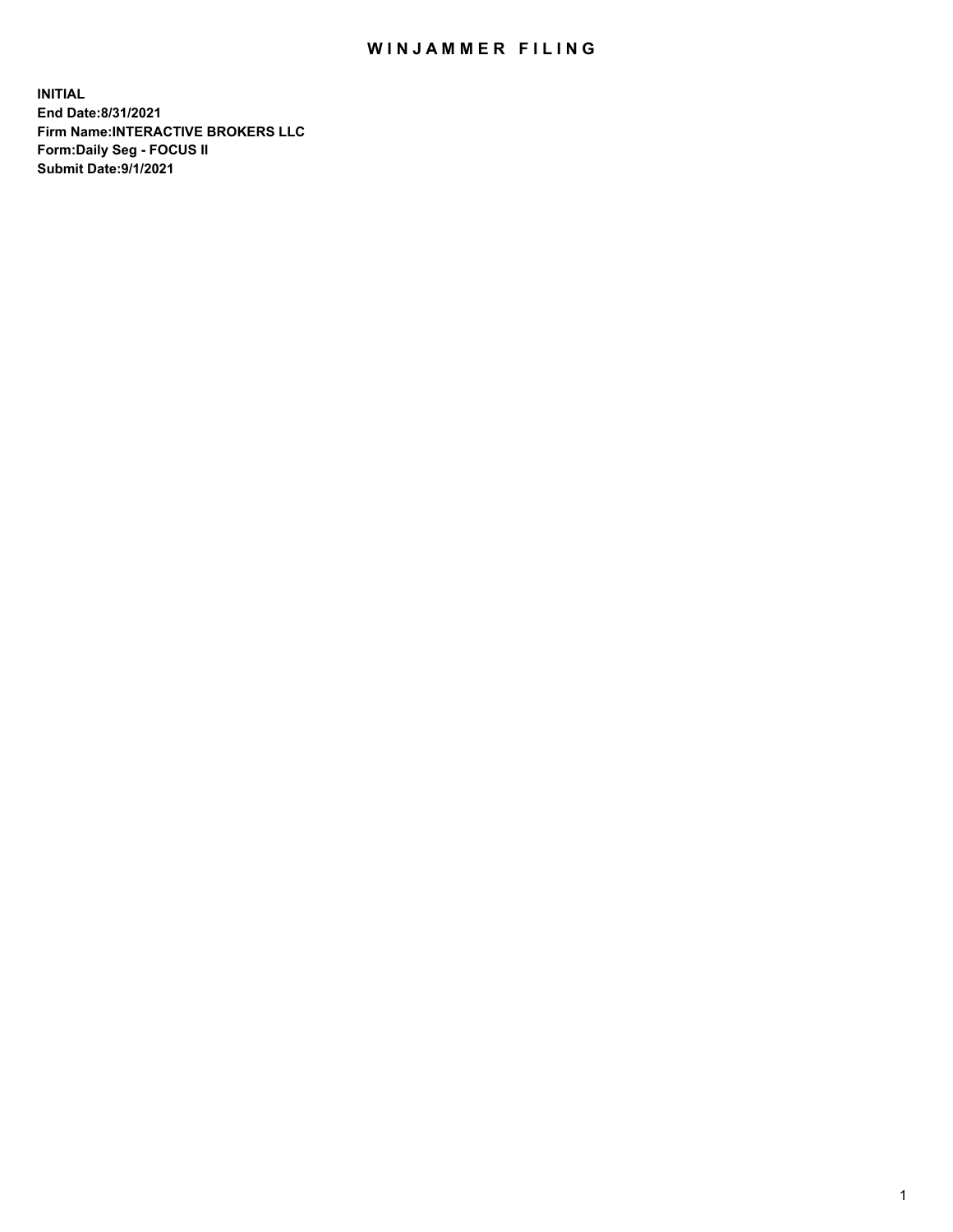**INITIAL End Date:8/31/2021 Firm Name:INTERACTIVE BROKERS LLC Form:Daily Seg - FOCUS II Submit Date:9/1/2021 Daily Segregation - Cover Page**

| Name of Company                                                                                                                                                                                                                                                                                                                | <b>INTERACTIVE BROKERS LLC</b>                                                                  |
|--------------------------------------------------------------------------------------------------------------------------------------------------------------------------------------------------------------------------------------------------------------------------------------------------------------------------------|-------------------------------------------------------------------------------------------------|
| <b>Contact Name</b>                                                                                                                                                                                                                                                                                                            | <b>James Menicucci</b>                                                                          |
| <b>Contact Phone Number</b>                                                                                                                                                                                                                                                                                                    | 203-618-8085                                                                                    |
| <b>Contact Email Address</b>                                                                                                                                                                                                                                                                                                   | jmenicucci@interactivebrokers.c<br>om                                                           |
| FCM's Customer Segregated Funds Residual Interest Target (choose one):<br>a. Minimum dollar amount: ; or<br>b. Minimum percentage of customer segregated funds required:%; or<br>c. Dollar amount range between: and; or<br>d. Percentage range of customer segregated funds required between:% and%.                          | $\overline{\mathbf{0}}$<br>$\overline{\mathbf{0}}$<br>155,000,000 245,000,000<br>0 <sub>0</sub> |
| FCM's Customer Secured Amount Funds Residual Interest Target (choose one):<br>a. Minimum dollar amount: ; or<br>b. Minimum percentage of customer secured funds required:%; or<br>c. Dollar amount range between: and; or<br>d. Percentage range of customer secured funds required between:% and%.                            | $\overline{\mathbf{0}}$<br>$\overline{\mathbf{0}}$<br>80,000,000 120,000,000<br>0 <sub>0</sub>  |
| FCM's Cleared Swaps Customer Collateral Residual Interest Target (choose one):<br>a. Minimum dollar amount: ; or<br>b. Minimum percentage of cleared swaps customer collateral required:% ; or<br>c. Dollar amount range between: and; or<br>d. Percentage range of cleared swaps customer collateral required between:% and%. | $\overline{\mathbf{0}}$<br>$\overline{\mathbf{0}}$<br>0 <sub>0</sub><br>0 <sub>0</sub>          |

Attach supporting documents CH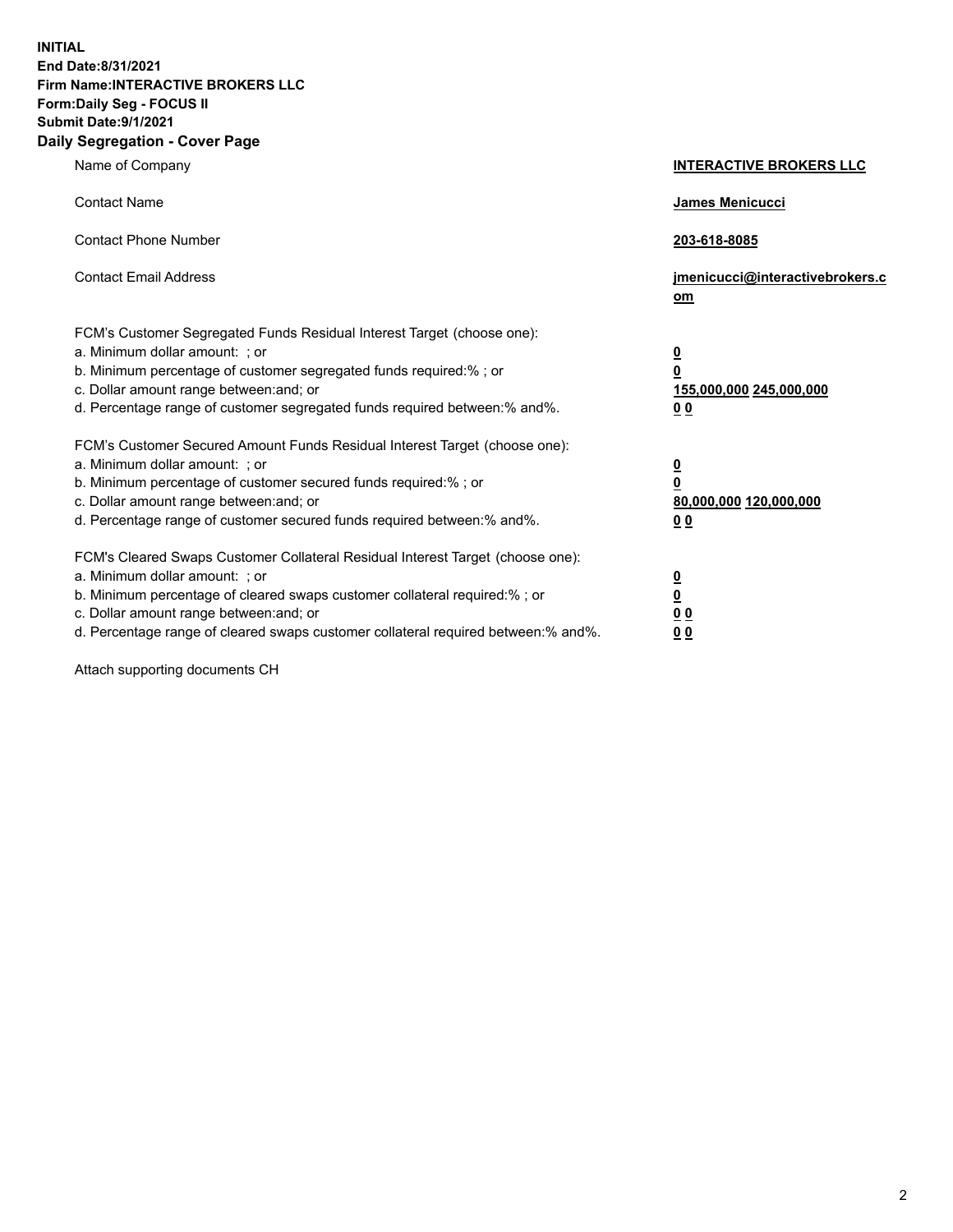**INITIAL End Date:8/31/2021 Firm Name:INTERACTIVE BROKERS LLC Form:Daily Seg - FOCUS II Submit Date:9/1/2021 Daily Segregation - Secured Amounts**

|     | Foreign Futures and Foreign Options Secured Amounts                                                          |                                                       |
|-----|--------------------------------------------------------------------------------------------------------------|-------------------------------------------------------|
|     | Amount required to be set aside pursuant to law, rule or regulation of a foreign                             | $0$ [7305]                                            |
|     | government or a rule of a self-regulatory organization authorized thereunder                                 |                                                       |
| 1.  | Net ledger balance - Foreign Futures and Foreign Option Trading - All Customers                              |                                                       |
|     | A. Cash                                                                                                      | 488,697,468 [7315]                                    |
|     | B. Securities (at market)                                                                                    | $0$ [7317]                                            |
| 2.  | Net unrealized profit (loss) in open futures contracts traded on a foreign board of trade                    | 4,328,703 [7325]                                      |
| 3.  | Exchange traded options                                                                                      |                                                       |
|     | a. Market value of open option contracts purchased on a foreign board of trade                               | 143,174 [7335]                                        |
|     | b. Market value of open contracts granted (sold) on a foreign board of trade                                 | -12,227 [7337]                                        |
| 4.  | Net equity (deficit) (add lines 1. 2. and 3.)                                                                | 493,157,118 [7345]                                    |
| 5.  | Account liquidating to a deficit and account with a debit balances - gross amount                            | 4,763 [7351]                                          |
| 6.  | Less: amount offset by customer owned securities                                                             | 0 [7352] 4,763 [7354]                                 |
|     | Amount required to be set aside as the secured amount - Net Liquidating Equity<br>Method (add lines 4 and 5) | 493,161,881 [7355]                                    |
| 7.  | Greater of amount required to be set aside pursuant to foreign jurisdiction (above) or line                  | 493,161,881 [7360]                                    |
|     | 6.                                                                                                           |                                                       |
|     | FUNDS DEPOSITED IN SEPARATE REGULATION 30.7 ACCOUNTS                                                         |                                                       |
| 1.  | Cash in banks                                                                                                |                                                       |
|     | A. Banks located in the United States                                                                        | 61,155,822 [7500]                                     |
|     | B. Other banks qualified under Regulation 30.7                                                               | 0 [7520] 61,155,822 [7530]                            |
| 2.  | Securities                                                                                                   |                                                       |
|     | A. In safekeeping with banks located in the United States                                                    | 349,983,000 [7540]                                    |
|     | B. In safekeeping with other banks qualified under Regulation 30.7                                           | 0 [7560] 349,983,000 [7570]                           |
| 3.  | Equities with registered futures commission merchants                                                        |                                                       |
|     | A. Cash                                                                                                      | $0$ [7580]                                            |
|     | <b>B.</b> Securities                                                                                         | $0$ [7590]                                            |
|     | C. Unrealized gain (loss) on open futures contracts                                                          | $0$ [7600]                                            |
|     | D. Value of long option contracts                                                                            | $0$ [7610]                                            |
|     | E. Value of short option contracts                                                                           | 0 [7615] 0 [7620]                                     |
| 4.  | Amounts held by clearing organizations of foreign boards of trade                                            |                                                       |
|     | A. Cash                                                                                                      | $0$ [7640]                                            |
|     | <b>B.</b> Securities                                                                                         | $0$ [7650]                                            |
|     | C. Amount due to (from) clearing organization - daily variation                                              | $0$ [7660]                                            |
|     | D. Value of long option contracts                                                                            | $0$ [7670]                                            |
|     | E. Value of short option contracts                                                                           | 0 [7675] 0 [7680]                                     |
| 5.  | Amounts held by members of foreign boards of trade                                                           |                                                       |
|     | A. Cash                                                                                                      | 201,326,628 [7700]                                    |
|     | <b>B.</b> Securities                                                                                         | $0$ [7710]                                            |
|     | C. Unrealized gain (loss) on open futures contracts                                                          | 4,115,127 [7720]                                      |
|     | D. Value of long option contracts                                                                            | 143,174 [7730]                                        |
|     | E. Value of short option contracts                                                                           | <mark>-12,227</mark> [7735] <b>205,572,702</b> [7740] |
| 6.  | Amounts with other depositories designated by a foreign board of trade                                       | 0 [7760]                                              |
| 7.  | Segregated funds on hand                                                                                     | $0$ [7765]                                            |
| 8.  | Total funds in separate section 30.7 accounts                                                                | 616,711,524 [7770]                                    |
| 9.  | Excess (deficiency) Set Aside for Secured Amount (subtract line 7 Secured Statement                          | 123,549,643 [7380]                                    |
|     | Page 1 from Line 8)                                                                                          |                                                       |
| 10. | Management Target Amount for Excess funds in separate section 30.7 accounts                                  | 80,000,000 [7780]                                     |
| 11. | Excess (deficiency) funds in separate 30.7 accounts over (under) Management Target                           | 43,549,643 [7785]                                     |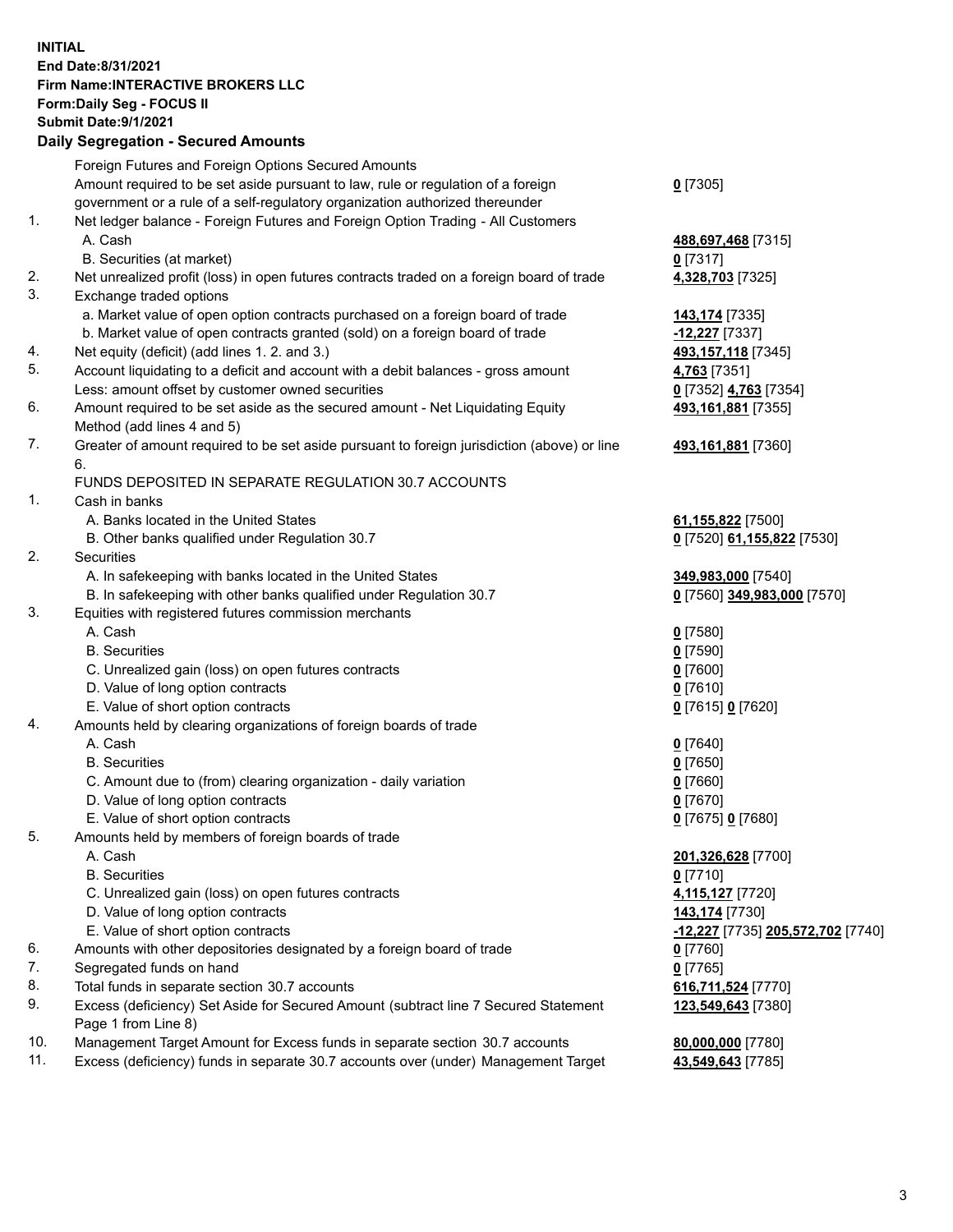**INITIAL End Date:8/31/2021 Firm Name:INTERACTIVE BROKERS LLC Form:Daily Seg - FOCUS II Submit Date:9/1/2021 Daily Segregation - Segregation Statement** SEGREGATION REQUIREMENTS(Section 4d(2) of the CEAct) 1. Net ledger balance A. Cash **6,880,103,681** [7010] B. Securities (at market) **0** [7020] 2. Net unrealized profit (loss) in open futures contracts traded on a contract market **76,371,943** [7030] 3. Exchange traded options A. Add market value of open option contracts purchased on a contract market **293,926,133** [7032] B. Deduct market value of open option contracts granted (sold) on a contract market **-239,726,802** [7033] 4. Net equity (deficit) (add lines 1, 2 and 3) **7,010,674,955** [7040] 5. Accounts liquidating to a deficit and accounts with debit balances - gross amount **1,224,019** [7045] Less: amount offset by customer securities **0** [7047] **1,224,019** [7050] 6. Amount required to be segregated (add lines 4 and 5) **7,011,898,974** [7060] FUNDS IN SEGREGATED ACCOUNTS 7. Deposited in segregated funds bank accounts A. Cash **1,602,159,115** [7070] B. Securities representing investments of customers' funds (at market) **3,218,354,565** [7080] C. Securities held for particular customers or option customers in lieu of cash (at market) **0** [7090] 8. Margins on deposit with derivatives clearing organizations of contract markets A. Cash **1,994,114,301** [7100] B. Securities representing investments of customers' funds (at market) **352,714,218** [7110] C. Securities held for particular customers or option customers in lieu of cash (at market) **0** [7120] 9. Net settlement from (to) derivatives clearing organizations of contract markets **8,429,925** [7130] 10. Exchange traded options A. Value of open long option contracts **292,575,723** [7132] B. Value of open short option contracts **-239,706,115** [7133] 11. Net equities with other FCMs A. Net liquidating equity **0** [7140] B. Securities representing investments of customers' funds (at market) **0** [7160] C. Securities held for particular customers or option customers in lieu of cash (at market) **0** [7170] 12. Segregated funds on hand **0** [7150] 13. Total amount in segregation (add lines 7 through 12) **7,228,641,732** [7180] 14. Excess (deficiency) funds in segregation (subtract line 6 from line 13) **216,742,758** [7190] 15. Management Target Amount for Excess funds in segregation **155,000,000** [7194]

16. Excess (deficiency) funds in segregation over (under) Management Target Amount Excess

**61,742,758** [7198]